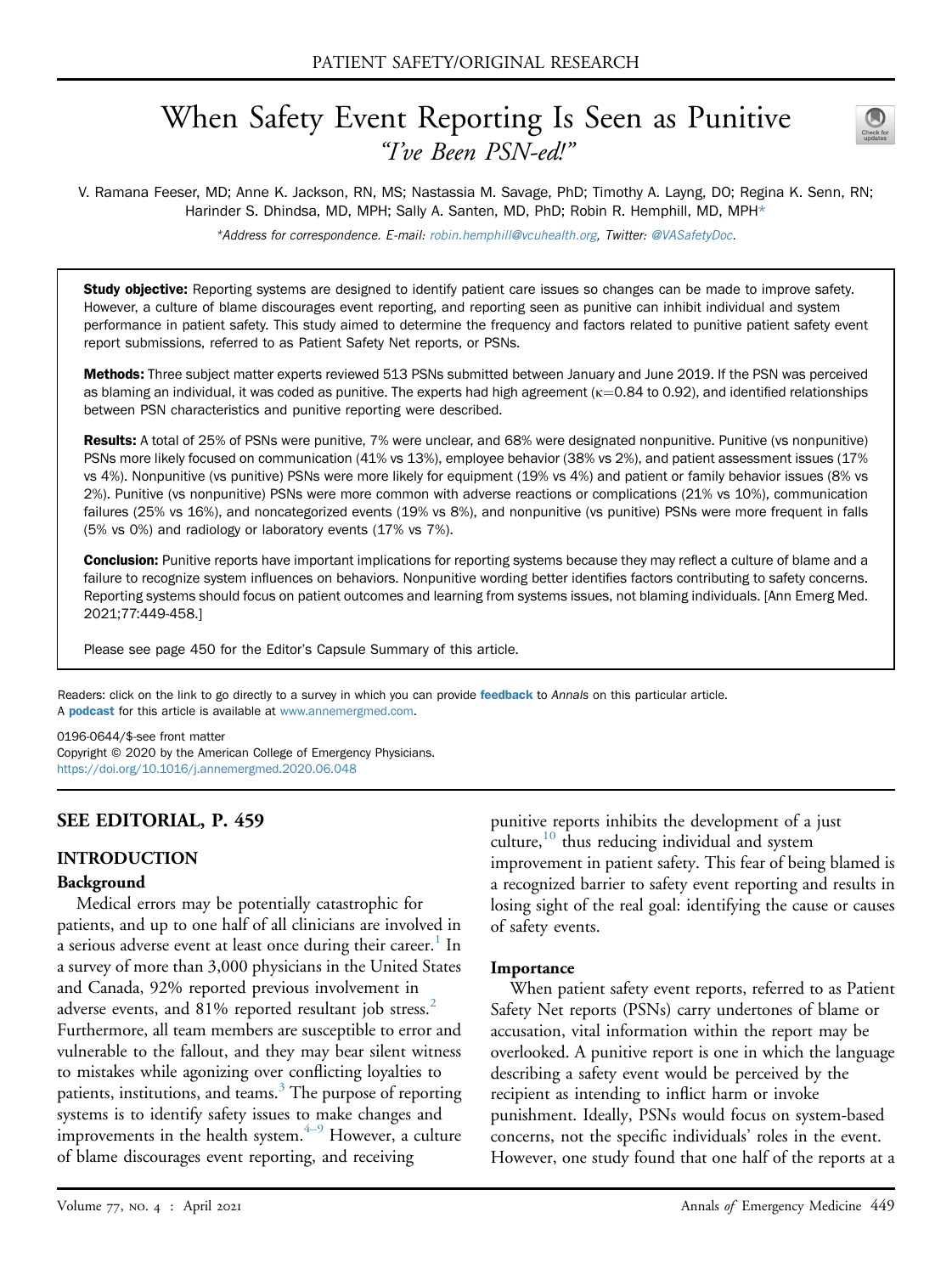# Editor's Capsule Summary

### What is already known on this topic

Patient safety reporting seeks to improve care through discovering systems problems amenable to broad solutions. People may use reporting systems to voice individual concerns or resolve interpersonal conflict.

### What question this study addressed

How often do submitted patient safety reports seek to blame or punish coworkers or colleagues?

### What this study adds to our knowledge

One fourth of submitted safety event reports at this single institution were identified as punitive.

# How this is relevant to clinical practice

Individuals may submit patient safety event reports for any number of reasons. Clinically meaningful response to reports requires encouraging submission of systems concerns and looking beyond punitive intent to underlying systemic problems.

family practice attributed blame to specific individuals.<sup>11</sup> Unfortunately, criticizing individuals undermines the ability to identify safety concerns and improve safety from the lessons learned.

The Agency for Healthcare Research and Quality (AHRQ) defines the omission of punitive rhetoric as a key feature for high reliability organizations.<sup>[12](#page-9-6)</sup> Where other high reliability organizations (eg, aviation) have successfully established strong safety cultures around continuous improvement, this approach has been slow to gain traction in medicine. Overall, the AHRQ Hospital Survey on Patient Safety Culture demonstrated improvements in safety perceptions, $5$  but nonpunitive responses to error remained an area in need of improvement and had the largest variability across hospitals surveyed. $^{13}$  $^{13}$  $^{13}$  Our own data on nonpunitive reactions to reporting showed room for improvement within our system. However, few studies have explored why reporting systems are used punitively, and even fewer have described strategies to mitigate such attitudes in patient safety event reporting.

# Goals of This Investigation

This study's objective was to determine the incidence of punitive PSNs and the factors related to punitive submissions. In this study, we audited PSNs from a single emergency department to identify the reports that could be perceived as punitive by the recipient; meaning the goal of

submission could be interpreted as trying to get the primary parties involved in trouble or criticize their actions. Reading PSNs from the perspective of the recipient allows further understanding and categorization of the punitive nature of the report. Through this effort, we hoped to redirect the focus of event reporting back on systems factors contributing to safety events versus blaming individuals. The integrity of patient safety reporting hinges on emphasizing systems issues in case reporting and omitting punitive attitudes.

# MATERIALS AND METHODS Study Design and Setting

This was an Institutional Review Board–exempt, retrospective, quality improvement study at Virginia Commonwealth University Health System in Richmond, Virginia. The data were collected from a 100,000-visit inner-city emergency department.

### Selection of Safety Event Reporting Systems

PSNs are submitted through an online system to which all employees have access through the health system's intranet and are encouraged to use. Employees are introduced to the reporting system during onboarding, with repeated reminders of how to access the reporting system and how the information will be used (ie, reviewed for actionability). The ED shares monthly reports of deidentified PSNs and incorporated best practices. Furthermore, the health system provides training on becoming a high reliability organization, including the importance of a just culture, speaking up, and reporting to improve the system of care rather than blame individuals.

Reporting is not mandated, only encouraged, and reports can be submitted either with self-reported identifying information or anonymously. The contents of the PSNs are then reviewed by the ED Quality Leadership team, which consists of an attending physician, the nursing director, and a registered nurse with 10 to 23 years of ED experience and 1 to 5 years of quality improvement experience. The Quality Leadership team then determines whether the report requires action and, if so, what type of action.

# Methods of Measurement

To categorize PSNs, the team compiled categories from the reporting system (ie, harm score, event type) and additional categories through a review of the literature,  $14-16$  $14-16$  as well as from our research question: How frequently are event reports being submitted punitively, and what factors are related to a punitive submission? [Table 1](#page-2-0) includes all coded categories.

This study capitalized on the experience of the ED Quality Leadership team to perform as the 3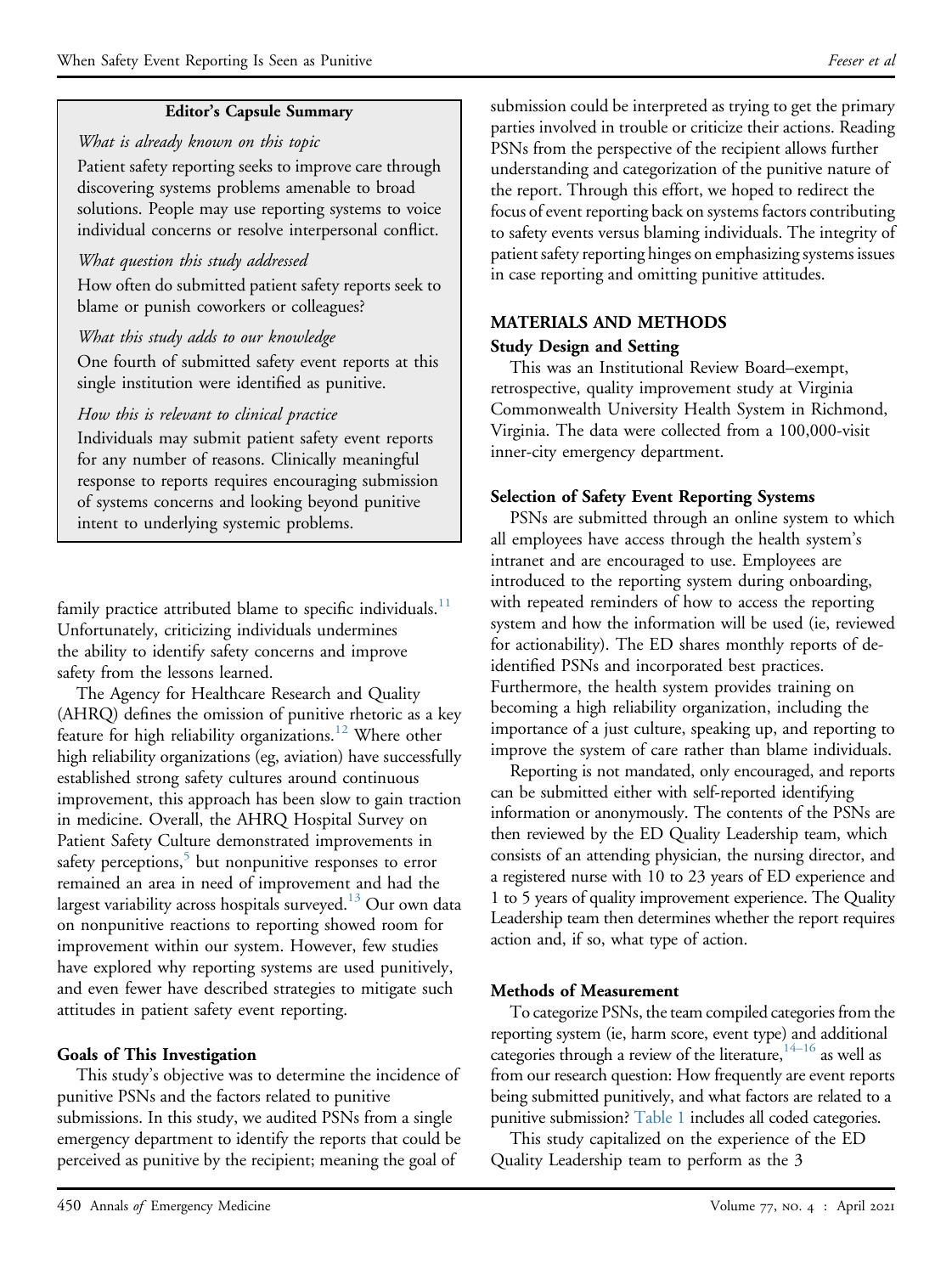#### <span id="page-2-0"></span>Table 1. Patient safety report categories.

| Category                                               | Labels                                                                                                                                                                                                                                                                                                                  | Frequency ( $N = 513$ PSNs), n (%)                                                                               |
|--------------------------------------------------------|-------------------------------------------------------------------------------------------------------------------------------------------------------------------------------------------------------------------------------------------------------------------------------------------------------------------------|------------------------------------------------------------------------------------------------------------------|
| Punitive*                                              | Yes<br><b>Unknown</b><br>No                                                                                                                                                                                                                                                                                             | 130(25)<br>34(7)<br>349 (68)                                                                                     |
| Harm score <sup>+</sup>                                | Unsafe condition<br>Near miss<br>No harm evident, physical or otherwise<br>Emotional distress or inconvenience<br>Additional treatment<br>Temporary harm<br>Permanent harm<br>Severe permanent harm<br>Death                                                                                                            | 65 (13)<br>97 (19)<br>126 (25)<br>110(21)<br>92(18)<br>17(3)<br>4(1)<br>0(0)<br>$2 (-1)$                         |
| Actionable*                                            | Critical action<br>Actionable<br>Not actionable                                                                                                                                                                                                                                                                         | 10(2)<br>400 (78)<br>103 (20)                                                                                    |
| Addressed in the moment*                               | Yes<br><b>No</b><br>Unknown                                                                                                                                                                                                                                                                                             | 405 (79)<br>91(18)<br>17(3)                                                                                      |
| Focus of safety report $*$ , <sup><math>+</math></sup> | Communication<br>Employee behavior<br>Environment<br>Equipment<br>Issue related to patient assessment<br>Issues related to resident and staff training<br>Lack or misinterpretation of info<br>Nursing documentation<br>Patient or family behavior<br>Policies and procedures<br>Safety and security<br><b>Supplies</b> | 62(14)<br>21(5)<br>28(6)<br>65 (15)<br>19(4)<br>114 (26)<br>32 (7%)<br>8(2)<br>24(5)<br>49 (11)<br>11(2)<br>8(2) |
| Event type <sup><math>†</math></sup>                   | Adverse reaction or complication<br>Communication<br>Environmental or infrastructure<br>Equipment or supplies<br>Fall or injury<br>Medication or transfusion<br>Other<br>Radiology or laboratory results<br>Security or behavioral events                                                                               | 71 (14)<br>99 (19)<br>57(11)<br>12(2)<br>18(4)<br>112 (22)<br>56 (11)<br>71 (14)<br>17(3)                        |
| Patient hold*                                          | Yes<br>No                                                                                                                                                                                                                                                                                                               | 70 (14)<br>443 (86)                                                                                              |

<span id="page-2-1"></span>\*Categories determined by research team on the basis of review of the literature.

<span id="page-2-2"></span>† Categories pulled from the PSN submission portal.

<span id="page-2-3"></span><sup>‡</sup>The focus of safety reports frequencies included only the PSNs with a single focus (n=441).

interprofessional subject matter experts because of their expertise in the ED and in quality improvement. Initially, the research team, including nurses, residents, researchers, and senior and junior faculty, met weekly with the subject matter experts to review de-identified PSNs to develop and refine the coding schema, also serving as a bias check. After each meeting, the subject matter experts would code another 10 PSNs with the updated categories and reconvene with the team to discuss discrepancies, concerns, or gaps. Once the coding schema was developed, the

subject matter experts then coded 100 safety reports individually to determine their interrater reliability. Fleiss  $\kappa$ was calculated, assessing the extent that the raters code content the same way (ie, have high agreement). The results indicated high levels of agreement (0.92), and because the 100 reports constituted 19.5% of the resulting total reports, the team determined that the remaining reports could reliably be coded individually. Discrepancies in codes were reviewed, by discussing the rationale behind choices, and consensus on the most accurate code was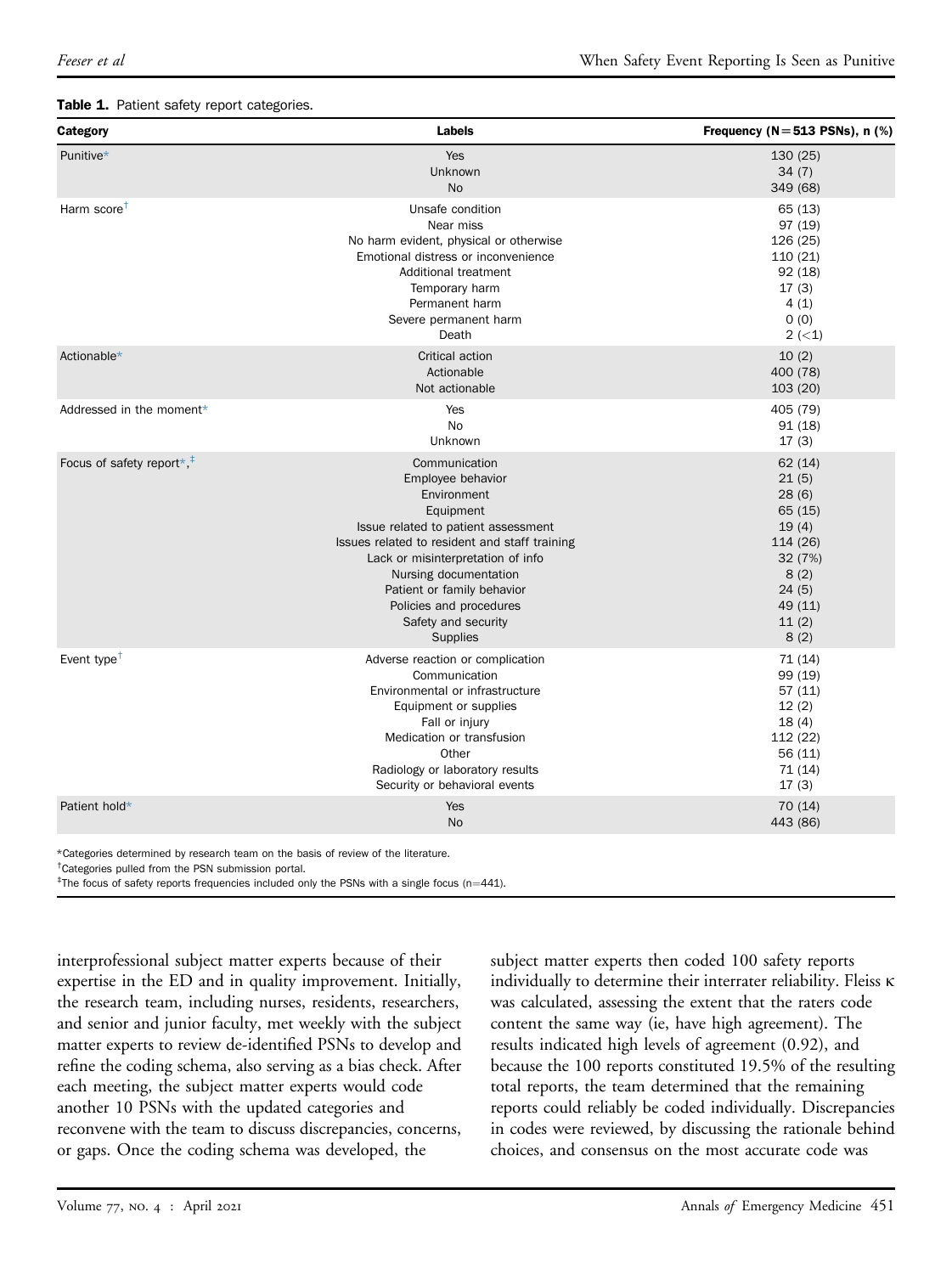#### <span id="page-3-2"></span>Table 2. Frequency results.

|                                                   | Frequency Results, n (%) |                       |  |
|---------------------------------------------------|--------------------------|-----------------------|--|
| Category                                          | Punitive $(n=130)$       | Nonpunitive $(n=349)$ |  |
| Harm score*                                       | 3(2)                     | 19(5)                 |  |
| Was event related to patient hold or transfer?    | 33(25)                   | 28(8)                 |  |
| Was the issue addressed in the moment?            | 87 (67)                  | 293 (84)              |  |
| Was the report actionable?                        | 32(25)                   | 64 (18)               |  |
| What type of event was reported?                  |                          |                       |  |
| Adverse reaction or complication                  | 27(21)                   | 36(10)                |  |
| Communication                                     | 33(25)                   | 56 (16)               |  |
| Environmental or infrastructure                   | 11(8)                    | 45(13)                |  |
| Equipment or supplies                             | 3(2)                     | 9(3)                  |  |
| Fall or injury                                    | 0(0)                     | 18(5)                 |  |
| Medication or transfusion                         | 19(15)                   | 83 (24)               |  |
| Other                                             | 25(19)                   | 29(8)                 |  |
| Radiology or laboratory results                   | 9(7)                     | 61(17)                |  |
| Security or behavioral events                     | 3(2)                     | 12(3)                 |  |
| What was the focus of safety report? <sup>†</sup> |                          |                       |  |
| Communication issue                               | 38 (41)                  | 43(13)                |  |
| Employee behavior issue                           | 35 (38)                  | 5(2)                  |  |
| Environment issue                                 | 7(8)                     | 26(8)                 |  |
| Equipment issue                                   | 4(4)                     | 62(19)                |  |
| Incomplete or inaccurate information issue        | 7(8)                     | 33(10)                |  |
| Nursing documentation issue                       | 7(8)                     | 6(2)                  |  |
| Patient assessment issue                          | 16(17)                   | 13(4)                 |  |
| Patient or family behavior issue                  | 2(2)                     | 24(8)                 |  |
| Policy or procedure issue                         | 27 (29)                  | 41 (13)               |  |
| Safety or security issue                          | 5(5)                     | 15(5)                 |  |
| Staff training or competency issue                | 24 (26)                  | 100(31)               |  |
| Supply issue                                      | 0(0)                     | 9(3)                  |  |

<span id="page-3-1"></span><span id="page-3-0"></span>\*Harm score comparison grouped PSN scores from temporary harm to death as patient "harmed" and unsafe condition to additional treatment as "unharmed." <sup>†</sup>The focus of safety report comparisons included only PSNs with a single focus (n=441), of which 319 were not punitive, 29 were unknown, and 93 were punitive.

reached. The time span of 6 months with more than 500 reports was determined to be sufficient to span the breadth of incidents typically submitted.

### Analysis

The coders reviewed and categorized each PSN, including whether receiving the PSN would be perceived as intending to get the recipient in trouble, thus indicating that it was punitive. The coders indicated PSNs as punitive, nonpunitive, or unclear. For example, if the submitter included names or targeted language such as "I contacted John Doe 3 times and he did not provide the service," it would have been marked as punitive. Fleiss  $\kappa$  was then calculated on the 29 PSNs that were coded for whether they were

punitive and indicated sufficient interrater agreement  $(k=.84).$ 

Additional breakdowns for each of the coded categories and their frequencies are included in [Table 1.](#page-2-0) The frequency and percentages of punitive versus nonpunitive PSNs were described across the categories. The categories provided by the PSN submission system and that did not require coding were harm score (eg, extent that the concern affected or harmed a patient, from an unsafe condition to death of the patient) and type of event (eg, what the negative or potentially negative outcome was). The team coded the categories of the focus of the submission (eg, primary contributing factor to the situation, such as patient or family behavior) and whether the event report was actionable (ie, does the event require a response?) on the basis of the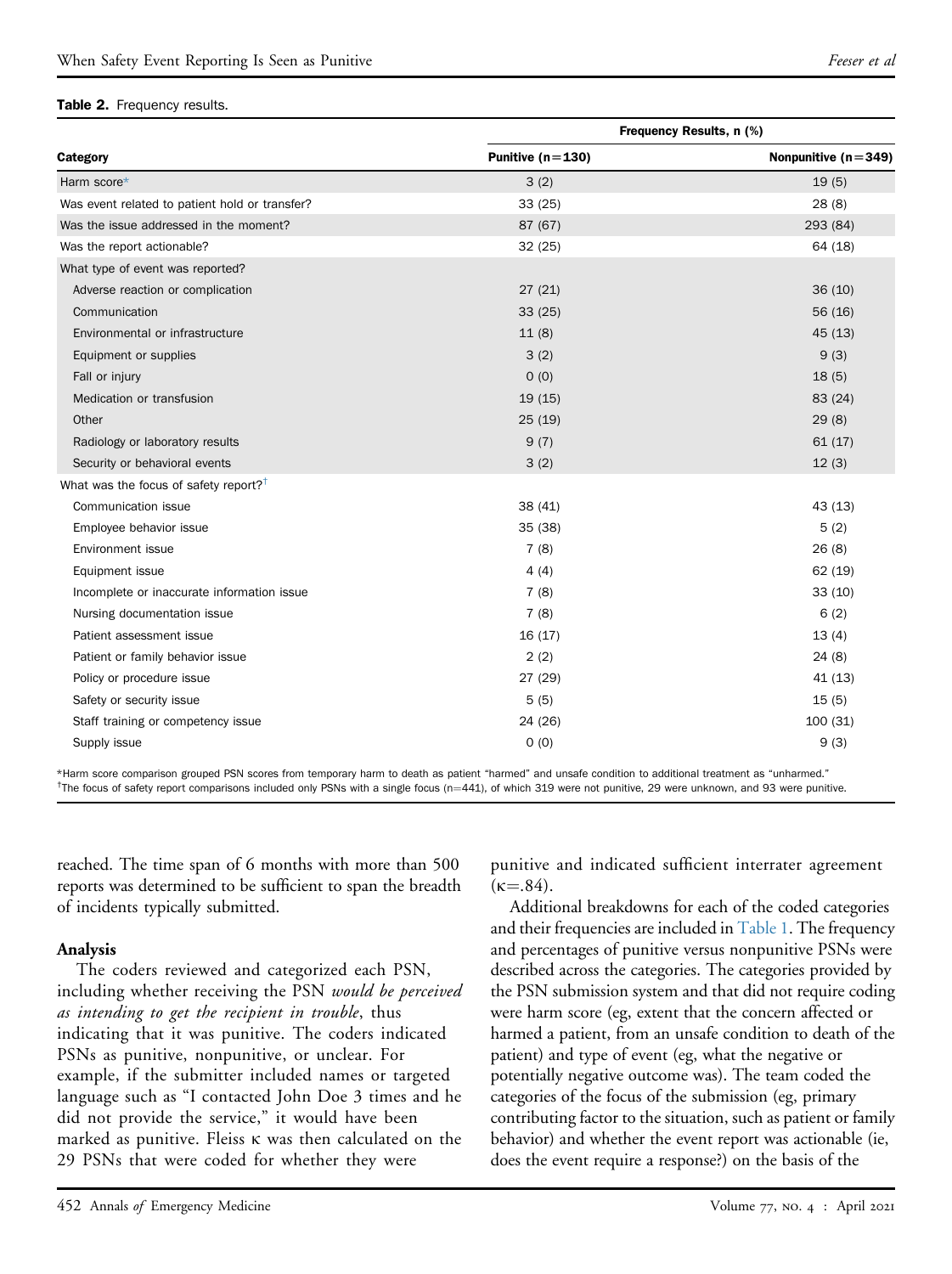### <span id="page-4-0"></span>Table 3. Punitive patient safety report examples.

|   | Sample PSNs (edited slightly for length and confidentiality)                                                                                                                                                                                                                                                                                                                                                                                                                                                                                                                                                                                                                                                                                                                                                                                                                                                                                                                                                                                                                                                                                                                                                                   | <b>Core Issue or Concern</b>                                                                                                                                                                                                                                                                                                       | <b>Reframed With Systems</b><br><b>Focus</b>                                                                                                                                                                                                                                                                                                                                                                                                                                                            |
|---|--------------------------------------------------------------------------------------------------------------------------------------------------------------------------------------------------------------------------------------------------------------------------------------------------------------------------------------------------------------------------------------------------------------------------------------------------------------------------------------------------------------------------------------------------------------------------------------------------------------------------------------------------------------------------------------------------------------------------------------------------------------------------------------------------------------------------------------------------------------------------------------------------------------------------------------------------------------------------------------------------------------------------------------------------------------------------------------------------------------------------------------------------------------------------------------------------------------------------------|------------------------------------------------------------------------------------------------------------------------------------------------------------------------------------------------------------------------------------------------------------------------------------------------------------------------------------|---------------------------------------------------------------------------------------------------------------------------------------------------------------------------------------------------------------------------------------------------------------------------------------------------------------------------------------------------------------------------------------------------------------------------------------------------------------------------------------------------------|
| 1 | EEG technician was notified of emergency<br>EEG to be done at 2217 for child in<br>possible subclinical status epilepticus.<br>The EEG tech did not do<br>the EEG and left the hospital at 2300.<br>EEG was not done until following day at<br>1100 by a different technician. The tech<br>performing the<br>study the second day did not notify staff<br>of the EEG, and the patient was in status<br>epilepticus when EEG was started. EEG<br>supervisor<br>notified of this Sunday by email with no<br>response.<br>Why this was considered punitive:<br>Punitive to EEG tech by blaming them<br>and telling on them to their supervisor.<br>This may also be punitive<br>to the EEG supervisor.                                                                                                                                                                                                                                                                                                                                                                                                                                                                                                                            | There are not enough<br>EEG techs to provide<br>24/7 service, and<br>order priority level (eg.<br>whether it needed to<br>be done that night or<br>could wait) should<br>have been<br>communicated. Could<br>have escalated by<br>pager or phone to EEG<br>supervisor the night<br>before so that<br>diagnosis was not<br>delayed. | EEG technician was<br>notified of emergency<br>EEG order at 2217 for<br>child in possible<br>subclinical status<br>epilepticus. EEG not<br>performed until the<br>next day at 11 AM by a<br>different technician,<br>and provider was not<br>notified that EEG was<br>running. Patient was in<br>status epilepticus.<br><b>EEG</b> supervisor<br>notified by email.<br>There may be<br>problems in<br>communicating<br>urgency of some EEGs.                                                            |
| 2 | Went to Trauma Bay for morning general<br>surgery signout, and an ED nurse called<br>for a patient who needed a surgical<br>airway where we hadn't<br>been consulted or involved. I was told<br>that multiple attempts had been made<br>by the ED at intubation, and they had<br>been unable to pass<br>the ETT fully beyond the cords using<br>multiple modalities and thought there<br>was an obstructing lesion just distal to<br>the cords preventing passage.<br>I asked if anesthesia had been called for<br>assistance, and I was told that it was not<br>necessary despite the fact that this was<br>clearly a very<br>difficult airway. The patient was then<br>taken up to the OR for an emergency<br>tracheostomy. Per report, there was no<br>time before my arrival<br>that they were not able to adequately<br>oxygenate and ventilate the patient. This<br>is not an uncommon occurrence for<br>surgery to arrive at a<br>difficult or compromised airway in the<br>ED to find that anesthesia has not yet<br>been contacted.<br>Why this was considered punitive:<br>Punitive to ED by making generalized<br>unsubstantiated statement about the<br>ED that was not directly<br>related to the reported event. | Airway alert was not<br>activated, which would<br>have mobilized both<br>anesthesia and<br>surgery teams to<br>respond to the ED.                                                                                                                                                                                                  | Multiple intubation<br>attempts had been<br>made by the ED, and<br>patient had an<br>obstructing lesion<br>distal to the vocal cords<br>preventing intubation.<br>The ED was able to<br>oxygenate and<br>ventilate the patient.<br>Anesthesia had not yet<br>been called for a<br>difficult airway in the<br>ED. Surgery arrived to<br>the ED and contacted<br>anesthesia, and the<br>patient went to the OR<br>for emergency<br>tracheostomy.<br>Involvement of surgery<br>earlier may be<br>valuable. |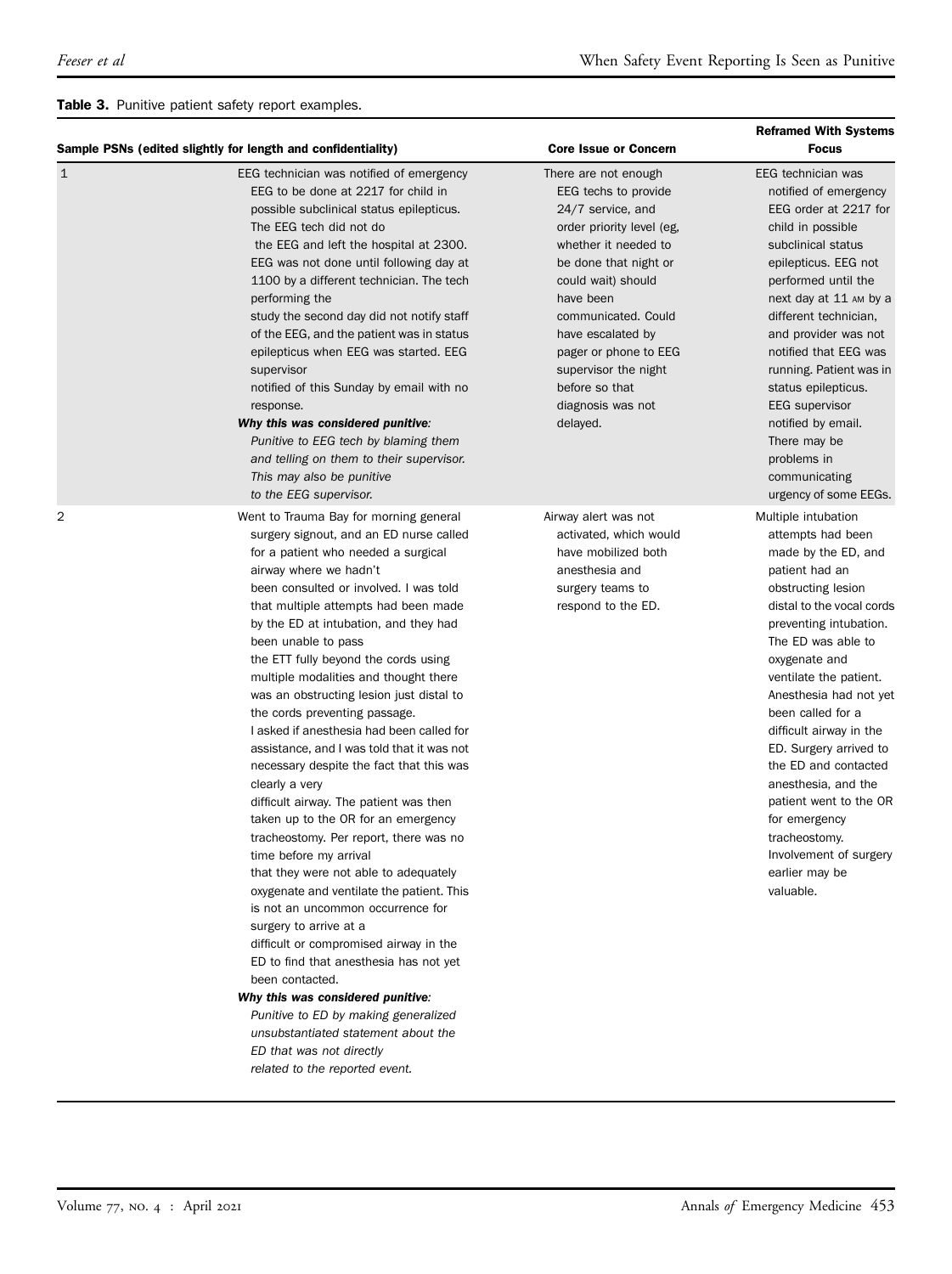### Table 3. Continued.

|   | <b>Example PSNs (edited slightly for length and confidentiality)</b>                                                                                                                                                                                                                                                                                                                                                                                                                                                                                                                                                                                                                                                                                                                                                                                                                                                                                                                                                                                                                                                                                                                                                                                                                                                                                                                                                                                                                                                                | <b>Core Issue or Concern</b>                                                                                                                                                                                                                                                                                                                                                                                                                                                                                                                   | <b>Reframed With Systems</b><br><b>Focus</b>                                                                                                                                                                                                                                                                                                                                                                                                                                     |
|---|-------------------------------------------------------------------------------------------------------------------------------------------------------------------------------------------------------------------------------------------------------------------------------------------------------------------------------------------------------------------------------------------------------------------------------------------------------------------------------------------------------------------------------------------------------------------------------------------------------------------------------------------------------------------------------------------------------------------------------------------------------------------------------------------------------------------------------------------------------------------------------------------------------------------------------------------------------------------------------------------------------------------------------------------------------------------------------------------------------------------------------------------------------------------------------------------------------------------------------------------------------------------------------------------------------------------------------------------------------------------------------------------------------------------------------------------------------------------------------------------------------------------------------------|------------------------------------------------------------------------------------------------------------------------------------------------------------------------------------------------------------------------------------------------------------------------------------------------------------------------------------------------------------------------------------------------------------------------------------------------------------------------------------------------------------------------------------------------|----------------------------------------------------------------------------------------------------------------------------------------------------------------------------------------------------------------------------------------------------------------------------------------------------------------------------------------------------------------------------------------------------------------------------------------------------------------------------------|
| 3 | Patient had CT ordered at 1821. CT not<br>completed until 2318. CT had to be<br>notified at 2200 by TL (team lead RN)<br>that CT had still not been completed. TL<br>informed by CT tech that "patient is next"<br>to be done." On entering CT, no one was<br>currently in either CT room, and 1 tech<br>was on her phone on social media.<br>Why this was considered punitive:<br>Punitive to CT tech and intending to get<br>the CT tech in trouble.                                                                                                                                                                                                                                                                                                                                                                                                                                                                                                                                                                                                                                                                                                                                                                                                                                                                                                                                                                                                                                                                              | Identify barriers to<br>getting a CT scan<br>completed within the<br>accepted turnaround<br>time (eg, adequate)<br>staffing for CT techs to<br>allow continuous<br>scanning and<br>scheduled breaks).                                                                                                                                                                                                                                                                                                                                          | CT ordered 1821. TL<br>notified CT at 2200<br>that study had not yet<br>been performed. On<br>entering CT, no<br>patients were being<br>scanned in either CT<br>room and only 1 tech<br>was in CT, on break.<br>CT not completed<br>until 2318.                                                                                                                                                                                                                                  |
| 4 | Patient had a large scalp avulsion that<br>needed repair. ENT resident proceeded<br>to clean and repair wound. His mask was<br>not properly secured, and he was<br>constantly coughing and sniffling while<br>repairing wound. Repair continued until<br>after midnight, when patient had to go to<br>the OR on an emergency basis because<br>of hypotension. At one point, I noticed<br>the patient was sitting up while MD<br>repaired wound. I asked who had sat the<br>patient up, and the patient reported the<br>ENT doctor did. I notified the MD that the<br>patient was on logroll precautions, to<br>which he stated: "I can't suture her<br>wound while laying down." This patient<br>had known C4 and C7 fractures. I<br>notified trauma attending of the situation<br>at bedside. Once ENT MD was notified<br>that we needed to take patient to OR on<br>an emergency basis, MD proceeded to<br>staple the rest of the wound. The ENT<br>MD left the patient with an array of<br>sutures, trash, and drapes on her chest,<br>as well as a pair of sharp, bloody scissors<br>on the floor next to the patient. Patient<br>then taken to OR. The wound repair took<br>over 4 hours, delaying the patient from<br>obtaining a repeat CT scan and also from<br>going to ICU when the bed was assigned<br>hours before going to OR.<br>Why this was considered punitive:<br>Punitive to ENT resident with a long<br>report and unneeded details, some of<br>which seem trying to aim at getting the<br>resident in trouble. | ENT resident should have<br>another option for sick<br>call or another<br>provider who could<br>have done the repair.<br>Communication was<br>inadequate among the<br>team members to<br>indicate the ICU bed<br>was ready so patient<br>could have moved to<br>allow adequate<br>monitoring while<br>performing the repair.<br>Determine whether<br>there was an<br>alternative position to<br>allow spine<br>precautions and<br>laceration repair. A<br>procedure table and<br>sharps container<br>should have been at<br>patient's bedside. | Sick ENT resident was<br>coughing and sniffling<br>while repairing a large<br>scalp avulsion. The<br>laceration repair took<br>over 4 hours, and<br>delayed patient from<br>getting a repeat CT and<br>delayed patient from<br>going to the ready ICU<br>bed. Logroll<br>precautions were not<br>followed, and patient<br>was upright during the<br>repair. Laceration<br>repair instruments<br>including sharps were<br>placed on the patient<br>instead of in a safer<br>area. |

literature.<sup>[14](#page-9-9)</sup> Finally, the research team was interested in determining whether the PSN was actionable (ie, how immediately the submitted situation required action, if at all), addressed in the moment (eg, was corrective action

taken during the event?), and affected the patient's length of stay (eg, did the situation directly or indirectly delay the patient's transfer or release?) and whether it was related to the PSN being punitive.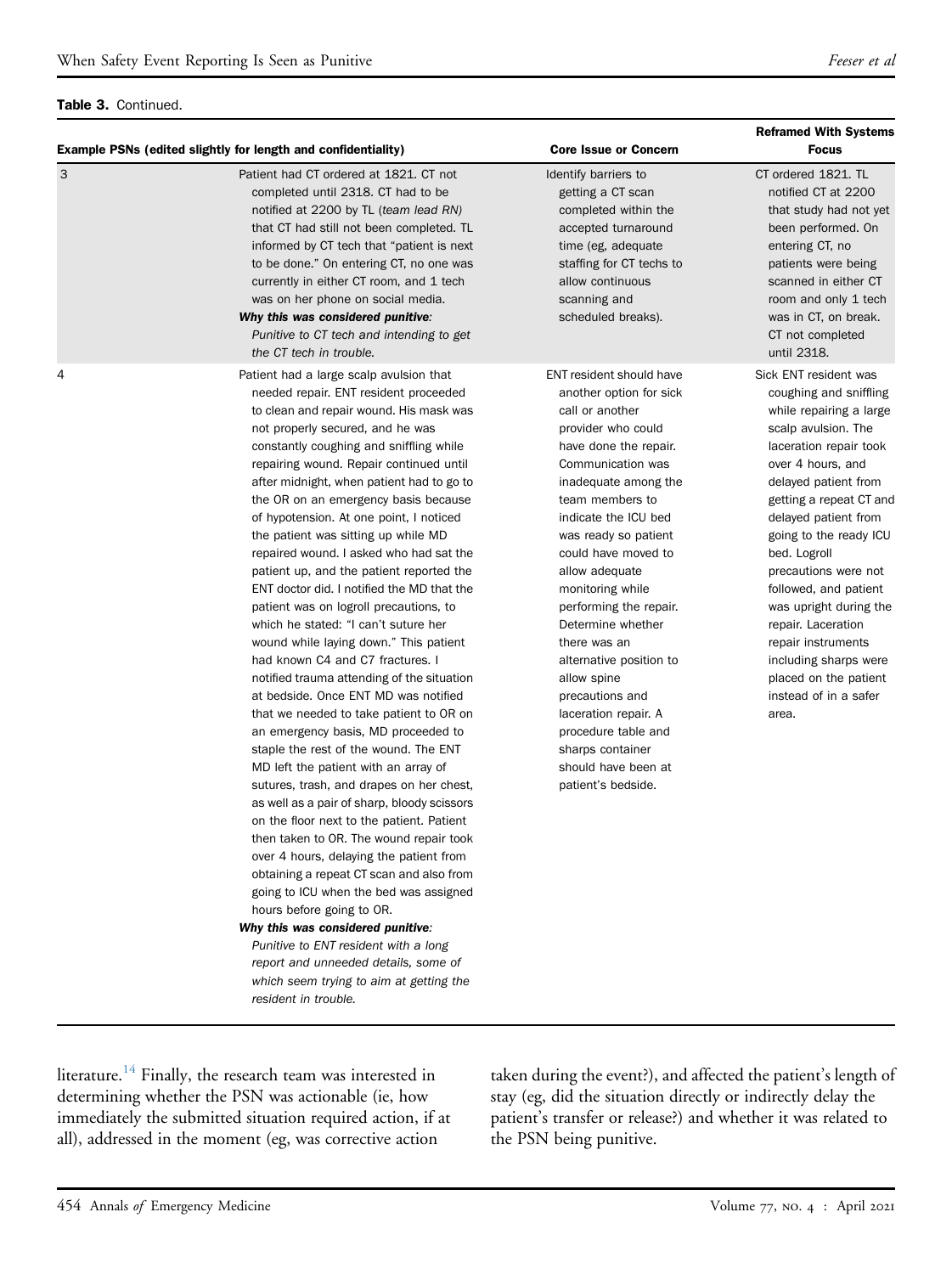### Table 3. Continued.

|   | Example PSNs (edited slightly for length and confidentiality)                                                                                                                                                                                                                                                                                                                                                                                                                                                                                                                                                                                                                                                                                                                                                                                                                                                                                                                                                                                                                                                      | <b>Core Issue or Concern</b>                                                                                                                                                                                                                                                                                                                                                               | <b>Reframed With Systems</b><br><b>Focus</b>                                                                                                                                                                                           |
|---|--------------------------------------------------------------------------------------------------------------------------------------------------------------------------------------------------------------------------------------------------------------------------------------------------------------------------------------------------------------------------------------------------------------------------------------------------------------------------------------------------------------------------------------------------------------------------------------------------------------------------------------------------------------------------------------------------------------------------------------------------------------------------------------------------------------------------------------------------------------------------------------------------------------------------------------------------------------------------------------------------------------------------------------------------------------------------------------------------------------------|--------------------------------------------------------------------------------------------------------------------------------------------------------------------------------------------------------------------------------------------------------------------------------------------------------------------------------------------------------------------------------------------|----------------------------------------------------------------------------------------------------------------------------------------------------------------------------------------------------------------------------------------|
| 5 | RN stated pt admitted for AMS and hadn't<br>had PO intake for 4 days. I asked RN<br>whether she had recent vital signs<br>because the last ones charted were at<br>0600. She stated "No" and did not give a<br>reason why. I asked what his most recent<br>bladder scan was because I saw he had<br>q6h bladder scan ordered. She stated<br>she hadn't been doing it but pt urinates. I<br>asked when the last time he urinated<br>was and she stated when he got straight<br>cathed, I saw in the chart that was at<br>0200. She informed me the pt wasn't<br>receiving his ordered IVFs because she<br>"did not want to make him upset" and<br>that he did not have MITTs on because<br>he was no longer pulling out lines. I had<br>to tell her to bladder scan him and take a<br>set of vital signs. She documented 198/<br>144 BP, and I called ED to ask about<br>intervention or what MD said.<br>Why this was considered punitive:<br>Punitive to ED RN for something that<br>could have been addressed in the<br>moment with supportive questioning and<br>request to get the few missing things<br>done. | This patient was an<br>admit hold with long<br>length of stay in the<br>ED and raises<br>concerns about<br>whether ED RN<br>staffing and resources<br>were adequate for<br>inpatient care. Need to<br>identify barriers in the<br>ED to following<br>inpatient orders and<br>ensure adequate<br>communication about<br>orders, hypertension,<br>and IV issues with<br>inpatient providers. | Bladder scan was not<br>performed as ordered.<br>Patient arrived<br>hypertensive with no<br>ED intervention.                                                                                                                           |
| 6 | This patient was in a chair in a semiprivate<br>room in the ED and waiting for OBGYN to<br>arrive. OB arrived and completed an<br>assessment in the patient room (with the<br>tele-language interpreter on); at this time<br>we heard the provider tell the patient<br>"frog legs." Upon looking in the room, OB<br>resident was performing a pelvic<br>examination (with the tele-language<br>interpreter on) and while the patient was<br>in the semiprivate room only separated<br>by a curtain.<br>Why this was considered punitive:<br>Punitive to OB resident intending to get<br>them in trouble instead of calling<br>attention to the contributing system<br>factors that were involved.                                                                                                                                                                                                                                                                                                                                                                                                                  | It is not ideal to do a<br>pelvic examination in a<br>nonprivate room. Are<br>there not enough<br>procedure rooms, and<br>were other areas full?<br>OB resident had<br>multiple consults but<br>should have<br>communicated they<br>were coming to the ED<br>so we could have<br>moved the patient to a<br>private room.                                                                   | OB resident performed<br>pelvic examination on<br>a patient in a shared<br>room separated by a<br>curtain. OB resident<br>had multiple consults<br>and there may not<br>have been alternative<br>rooms to conduct this<br>examination. |

AMS, Altered mental status; cathed, catheterized; CT, computed tomography; EEG, electroencephalogram; ENT, ear, nose, and throat; ETT, endotracheal tube; ICU, intensive care unit; IV, intravenous; IVFs, intravenous fluids; MITTs, soft mittens used for patient safety; OB, obstetrics; OBGYN, obstetrics and gynecology; OR, operating room; PO, oral(ly); pt, patient; tech, technician.

### RESULTS

### Characteristics of Study Reports

Between January and June of 2019, 513 ED PSNs were reviewed. Of these, 130 (25%) were identified as punitive, 34 (7%) were unclear, and 349 (68%) were

nonpunitive. The full list of results (eg, frequency and percentage of each comparison) are included in [Table 2,](#page-3-2) and examples of punitive PSNs are provided in [Table 3](#page-4-0). More nonpunitive PSNs were related to patient harm (temporary or permanent harm or patient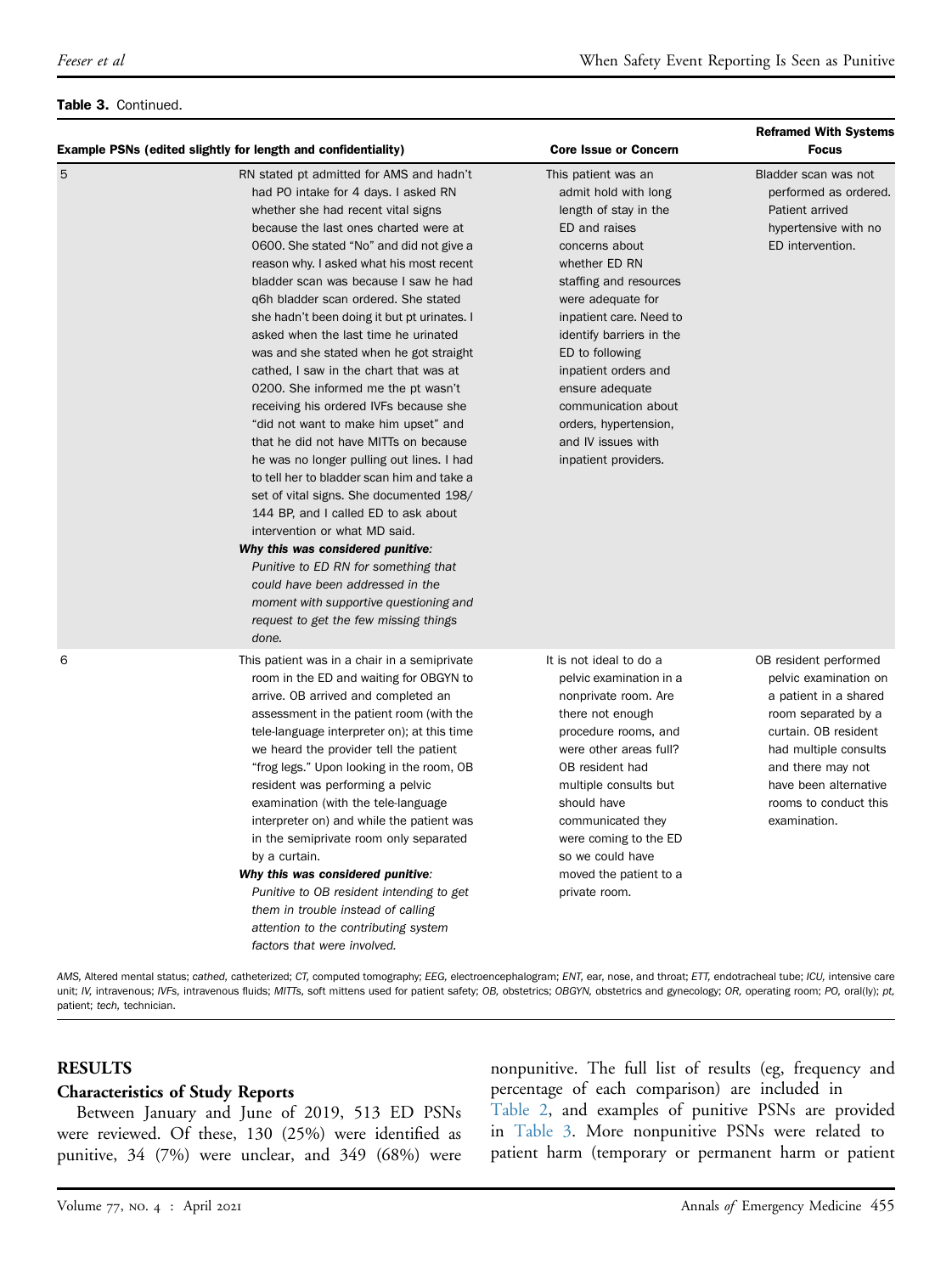death) than not (ie, 5% vs 2%). Additionally, more nonpunitive PSNs were addressed in the moment compared with punitive PSNs, and more punitive PSNs were related to longer stays compared with nonpunitive PSNs.

Given that each safety concern can have multiple causes, each PSN could have multiple problem foci identified. Specifically, there were 2 PSNs submitted with 4 foci, 11 with 3, 59 with 2, and 441 with only 1. For instance, example 5 in [Table 3](#page-4-0) had 4 foci identified (ie, employee behaviors, patient assessment issue, policy or procedure issue, nursing documentation issue). However, a review of the data indicated that PSNs with a higher number of foci also had a higher percentage of being punitive. As such, comparisons related to PSN foci were limited to those with only 1 focus  $(n=441)$ .

### Main Results

For the foci of PSNs, there was a higher proportion of punitive PSNs that contained communication issues, employee behavior issues, and patient assessment issues compared with nonpunitive PSNs, whereas there was a higher proportion of nonpunitive PSNs that had equipment issues and patient or family behavior issues than punitive PSNs. Finally, when considering the types of reported events, there was a higher proportion of nonpunitive PSNs related to falls and radiology or laboratory results than punitive PSNs. Additionally, the types of events that were more likely to be punitive than nonpunitive PSNs were adverse reactions, communication failures, and events that fall into some other event category.

# LIMITATIONS

Although informative, the results of this study were limited in several ways. First, the PSNs included in these analyses were from a 6-month period in a single ED at a single institution. The single-institution design limited the generalizability to other EDs. Different departments or institutions may have different types and frequencies of events and diverse cultural norms related to reporting (eg, report just in case vs only report serious events) and the reasons for reporting (eg, punitive vs system improvement).

Because making a punitive determination is inherently subjective, we attempted to mitigate subject matter expert biases by using the broader interprofessional research team to develop the codes. Further, this study included 513 reports over 6 months; a larger sample size over a longer period of time and throughout the year could provide stronger and more generalizable information related to the relationships in this study. However, this study assessed a substantial number of reports submitted in that time that represented typical

reports in the ED. The study also provides valuable insight into the types and qualities of PSNs and meaningful directions for improvement in the utility of PSN submissions and for future research to explore this understudied area of quality improvement tools.

### DISCUSSION

Voluntary reporting of safety events is an important mechanism that can be used to improve the safety of health care systems. Within this institution, 25% of PSNs were judged as punitive, thus indicating that recipients could believe that the goal of submission was to criticize them, rather than identifying systems issues. This view reflects a commonly heard colloquialism in our system: "I've been PSNed!", essentially saying they believed that someone was trying to get them in trouble by submitting a report.

We also noted that punitive PSNs were more likely to have multiple foci (eg, employee behaviors, patient assessment, a policy or procedure, and nursing documentation; see example 5 in [Table 3\)](#page-4-0) than nonpunitive reports. This may be a result of a buildup from the multiple issues encountered while trying to provide high-quality patient care, which may make the submitter frustrated and focus on the individuals rather than systems issues. The PSN submissions that affected a patient's length of stay were also more likely to be punitive and may have been tied to the event affecting the quality of care provided.

Our results indicate that PSNs related to patients who were harmed (ranging from those temporarily harmed to those who died) were less likely to be punitive. This finding suggests that the more serious impacts on patients were tied to more clinical and objective PSNs than those reports of events that had less serious impacts. Additionally, those reports that focused on interpersonal issues (ie, employee behavior, communication, patient assessment) tended more frequently to be punitive reports, and reports focused on issues over which employees have little control (ie, equipment, patient or family behavior) tended to be nonpunitive more frequently. Those reports more focused on systems issues (eg, environment, policy or procedures, safety or security) did not lean more toward punitive or nonpunitive, potentially because of the lack of control the involved parties had in the event. Examples 1 and 2 from [Table 3](#page-4-0) are punitive reports involving communication issues, which were submitted with language conveying frustration rather than using the language focusing on the systems issue. [Table 3](#page-4-0) provides examples of less punitive wording for some of the reviewed PSNs.

A high frequency of punitive reports may reflect a culture of blame and retribution,  $15$  rather than a just culture focused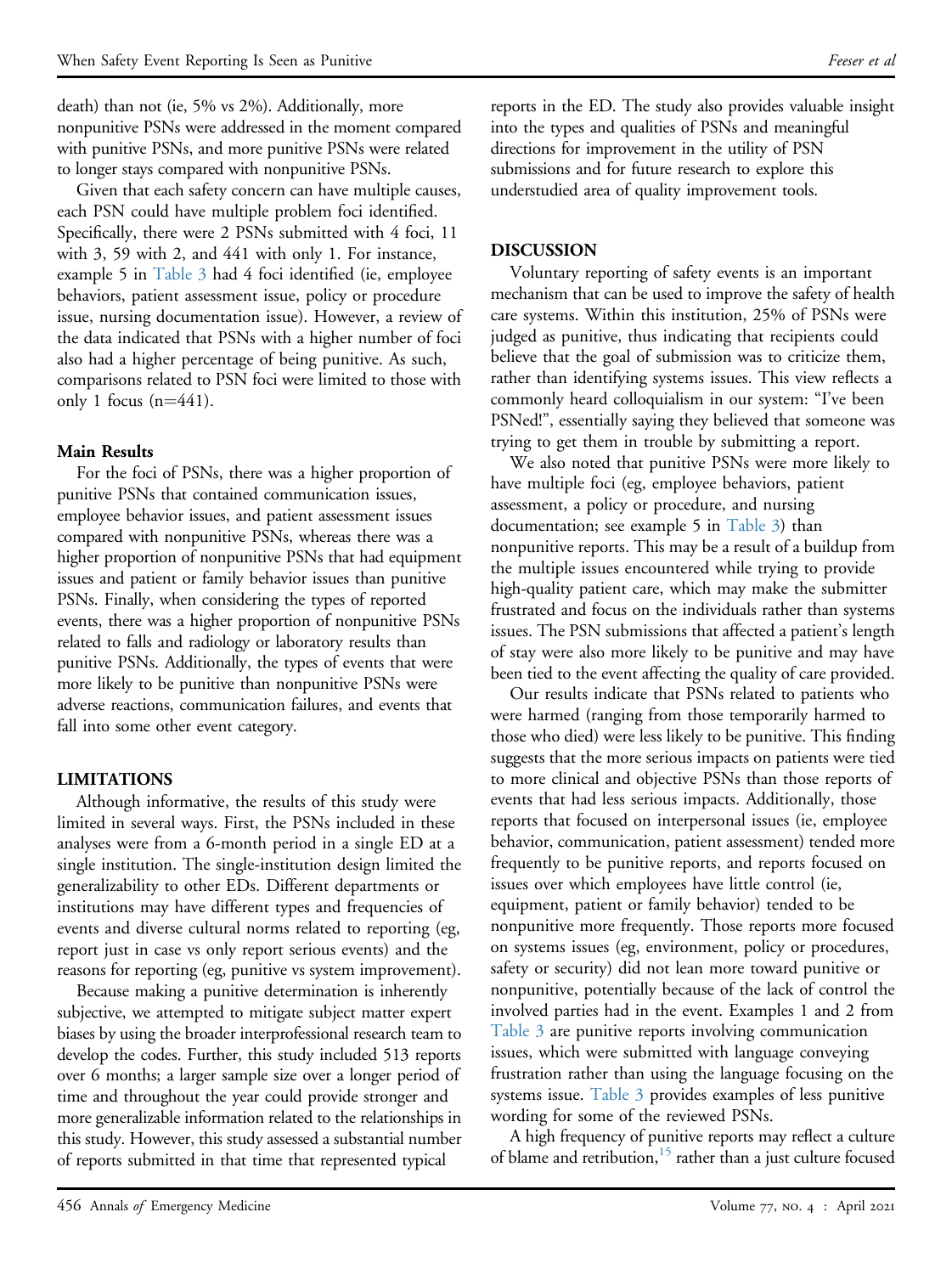on learning and improvement.<sup>16</sup> To combat this issue, the institution where this study took place provides training on appropriately using the safety event reporting system with a renewed focus on high reliability organizations and a just culture within the last 2 years. Another possibility to minimize using safety event reporting systems to report people instead of systems issues is to ensure alternative resources or tools that employees can use to disclose problematic behavior of colleagues. This would allow people to report individual issues (eg, Dr. X yells at staff for situations outside their control) without using the safety event reporting system.

Other potential issues with using reporting systems punitively are the failure to recognize the system factors and the propensity to oversimplify the report as "just trying to get someone in trouble." To combat these issues, it is integral that health systems understand the error reporting process in organizations<sup>[17](#page-9-12)</sup> and to provide training and education to all employees, including salient reminders to employees virtually (eg, by email) and physically (eg, in notes or signage in the environment), about how and why to submit PSNs. This training could include feedback on submitted reports, with ways to improve them. This approach would provide employees with the best practices for submitting PSNs.

Finally, encouraging employees to deal with the situations in the moment, either by finding a solution or by using the chain of command, may reduce the probability that submitted error reports will be seen as punitive. However, there may be fewer reports if the situations are resolved; therefore, it is important also to provide incentives for submitting reports of solved situations, which may be useful for other departments or the system more broadly. This could involve an award system or recognition for innovative solutions that help the health system to reinforce the focus on systems issues and problem solving.

Reinforcing the intent of a PSN as a mechanism to identify systems issues that affect the safety of patients and employees may encourage submitters to focus on the "why" of the event, rather than the "who," thus leading to a more just safety culture. The examples of punitive PSNs in [Table 3](#page-4-0) with the more systems-focused language illustrate the powerful impact that word choice may have when investigating an event. These examples can be used to encourage submissions that include the systems-focused language because nonpunitive wording can help better identify causes or contributing factors when determining action plans. Additionally, departments providing consistent feedback on the intent of PSN systems and the most effective ways to discuss the events will help support the utility of PSNs in the identification of root causes and limit the perception of "tattling" in the reports.

Furthermore, by identifying the characteristics of PSNs that are more likely to be punitive, departments can direct their focus on providing direction specific to those situations. For instance, encouraging employees to discuss unsafe events in the moment with a strong safety climate allows for discussions that will reduce punitive events submissions because waiting to address an issue may foster frustration. Additionally, creating scenarios or pulling from existing reports to practice submitting PSNs that use more objective and less punitive language (eg, [Table 3\)](#page-4-0) would be beneficial, particularly when the issue is related to another employee's behavior or communication issues. Recognizing the characteristics of punitive PSNs may also help the individuals reviewing PSNs for systems improvement so that they are less likely to disregard a report as "tattling" and may help them look beyond the negative language for the systems issues that contributed to the situation.

The use of PSN systems is key to successful quality improvement in health systems. It allows all members of the system to identify and submit situations and events that are threats to safety or that harmed patients or team members. However, it can result in punitive situations in which the report is more about "who" did it than understanding "why" the event or situation happened, thus limiting its utility. This study sought to identify the factors related to whether a report was punitive within an ED, to provide direction for improving the way reporting systems are used and thereby improving the safety of the health system. Reports that were focused on issues of communication, employee behavior, patient assessment, and policies and procedures tended to be more punitive, as were events related to adverse reactions or complications, communication, and radiology or laboratory results. By educating providers on the purpose of PSN systems and on how to submit reports with a greater focus on systems improvement, we are providing an organization's most valuable resource, its people, with the tools to be effective and vigilant stewards of safety in their own environments.

Supervising editor: Stephen Schenkel, MD, MPP. Specific detailed information about possible conflict of interest for individual editors is available at [https://www.annemergmed.com/editors.](https://www.annemergmed.com/editors)

Author affiliations: From the Department of Emergency Medicine, Virginia Commonwealth University Health System, Richmond, VA (Dhindsa, Feeser, Hemphill, Jackson, Layng, Santen, Senn); Office of Assessment, Evaluation, and Scholarship, Virginia Commonwealth University School of Medicine, Richmond, VA (Savage, Santen); and the Department of Emergency Medicine, University of Virginia, Charlottesville, VA (Layng).

Author contributions: HSD, SAS, and RRH conceived the study, and all authors participated in the study design. VRF, AKJ, and RKS